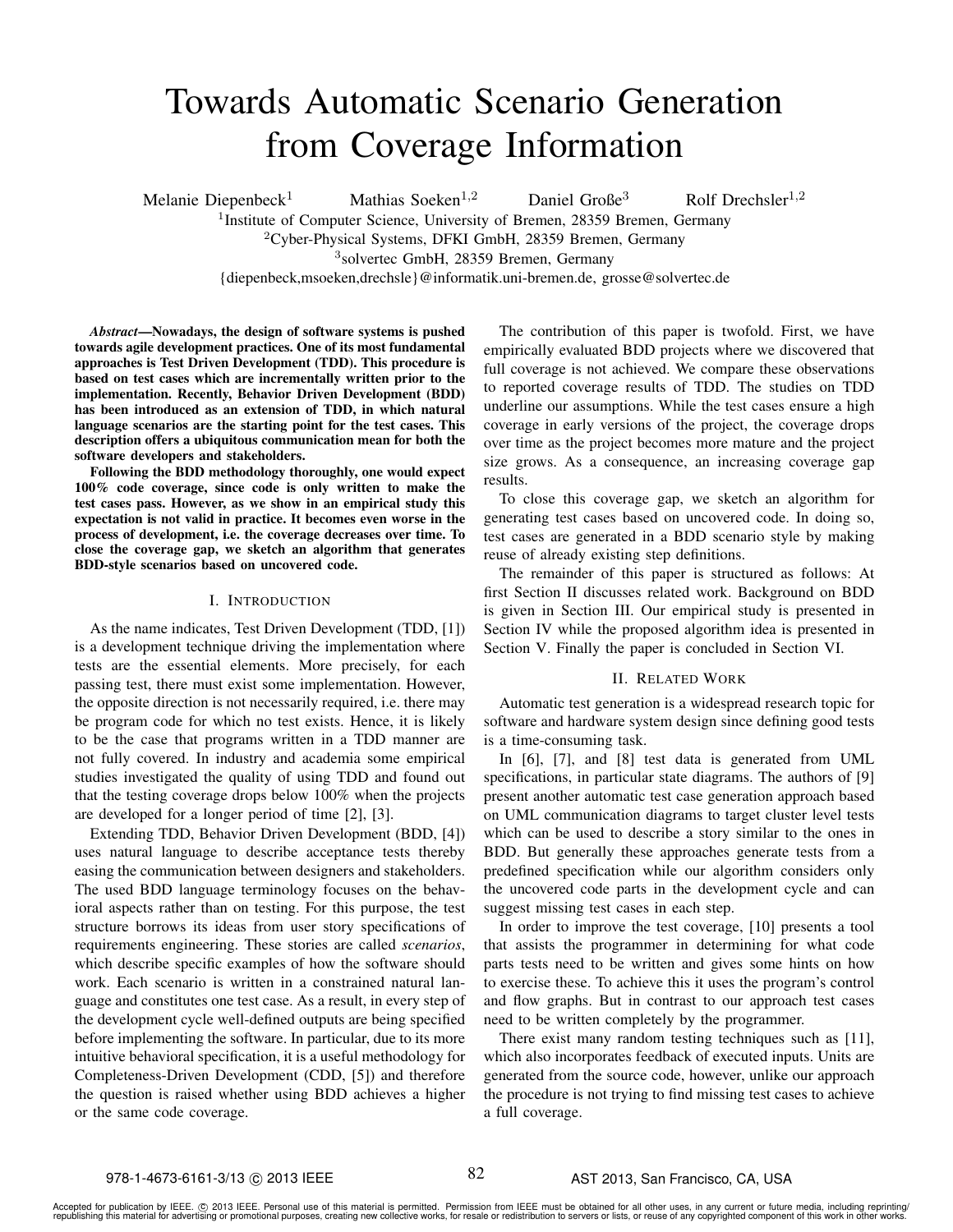The generation of test data using model checking [12], [13] is being actively investigated in research. After the modeling step a model checker is applied, then the resulting counterexamples are used to generate new tests. One example for such a model checker is the Java PathFinder [14], which can generate test cases by means of symbolic execution.

To the best of our knowledge the automatic scenario generation for BDD is the first approach that supports the developer to complete her test set in an intuitive manner.

# III. BEHAVIOR DRIVEN DEVELOPMENT

TDD is a design flow paradigm in which test cases are provided as a starting point and as central elements along the whole design process. First, all test cases are specified such that they all fail initially without an implementation otherwise the test cases are not useful. Based on the error messages obtained from the failing test cases, the designer can extract feedback what needs to be implemented in order to fulfill the tests. This process leads to an incrementally growing implementation eventually leading to a system for which all test cases are passing.

Tests can be specified in different abstractions, ranging from low level unit tests that target very specific aspects of single classes and their methods to integration tests that consider the system as a whole. Based on the TDD design flow paradigm, in particular for the integration tests BDD has been recently proposed in which more coarse-grained tests are specified by means of natural language targeting the behavioral level of designing software.

In the context of this work, we will limit our observations on BDD for Ruby [15] development. Two frameworks are of a particular importance: Cucumber [16] and RSpec [17]. Note, that the general flow can be applied to other programming languages and BDD tools accordingly.

# *A. Cucumber*

In Cucumber, the natural language specifications of the test cases are strictly separated from the actual test code. This allows different views on the tests, in which the plain natural language description of test cases offers a ubiquitous communication mean for both the software developers and stakeholders. The natural language ensures a common understanding of the system to be developed between all partners of the project. All test cases are called *acceptance tests* and structured by means of *features* or *feature files*, where each feature can contain several *scenarios*. Each scenario constitutes one test case and is based on the *Given-When-Then* sentence structure, in which each sentence is referred to as a *step*. This terminology is illustrated by means of an example feature on the left-hand side of Fig. 1.

Consider the first scenario in the same figure. This scenario originates from an advanced development stage of a submission system. It describes the submission of a paper to such a system. However, in order to execute the scenario, we have to bind the steps to actual test code. This can be achieved using so-called *step definitions* which are tuples of a keyword (such as *Given*, *When*, or *Then*), a regular expression, and *test code*. Whenever a step of a scenario matches the regular expression, the test code is executed. Some of the step definitions for the scenario described above are formalized on the right-hand side of Fig. 1.

Consider the first step definition that matches the first step "Given I am an authenticated "author" user" from the scenario in Fig. 1. Here, a new user of type "author" is created for which the authentication procedure is performed. For the remaining steps, the user selects the submission page by following navigation links, enters the details of her new submission to the system and submits the paper (*When*-step and *And*-step). The correct behavior is checked by inspecting the notification after the submission (*Then*-step).

As indicated in the second scenario of Fig. 1, the step definitions can be reused for similar steps since regular expressions are used to match the steps. For example, the user type "author" could be replaced by "chair" without modifying the step definitions.

The step definitions are written before the implementation phase has been started based on the scenarios given in natural language. Thus, design decisions affecting the structure of the implementation are taken while writing the test code for the step definitions.

For the scenario at hand, it has been decided that there needs to be a class for an authenticated *User* and a class *Submission* that has operations for adding a new submission to the database and presenting a notification to the user.

During the implementation phase, the test cases are usually executed whenever the implementation changes, preferably using a background task running autonomously. Each scenario is run as a separate test case with no interaction to other scenarios or features. Therefore for every test a clean *starting point* can be identified which is the first step in a scenario. When executing the test cases, steps can only fail due to two reasons, i.e. *syntactic* and *semantic* errors. The first class of errors occur whenever a name cannot be resolved, e.g. when there is no class called *User*, or there is no method *msg* available yet. The second class of errors consists of errors that occur whenever values do not match their expectations. This can only happen in assertions, i.e. step definitions such as the second one given on the left side of Fig. 1. This is done with the automatically loaded *assertion* library from RSpec, which offers an intuitively syntax such as in the last step definition using 'should contain()'.

# *B. RSpec*

RSpec is one of the first TDD frameworks that puts the focus on behavior. The programmer writes executable examples of the desired behavior of a small parts of code in a controlled context. In contrast to Cucumber, there is no strict separation of the natural language part of the test and the test code itself. Here is an example of the structure of an RSpec test case: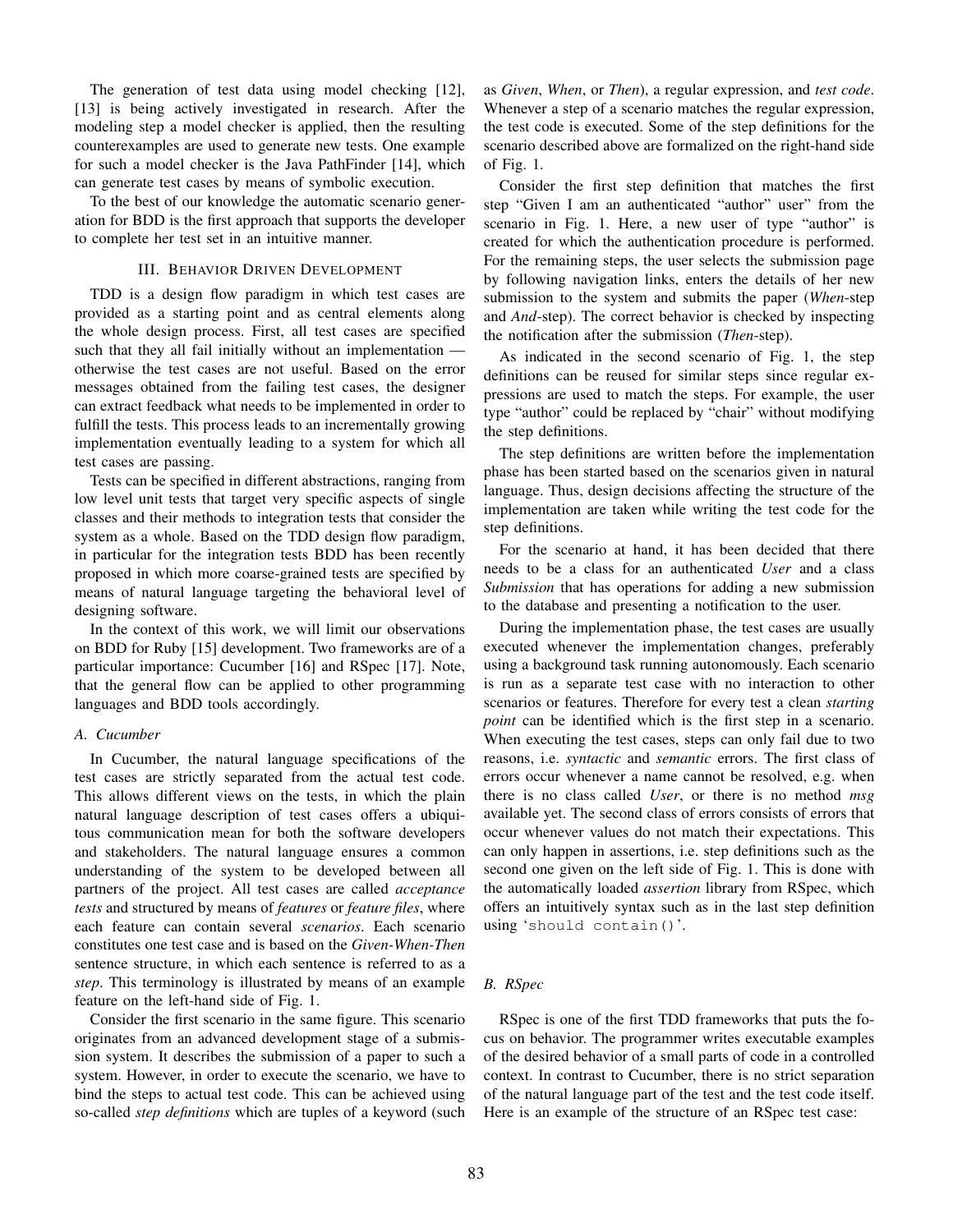

Fig. 1. BDD definitions

```
describe SubmissionDatabase do
  context "when first created" do
    it "is empty" do
      submission_database = SubmissionDatabase.new
      submission_database.should be_empty
    end
  end
end
```
As for any BDD tool, RSpec also builds on simple examples that express the basic expected behavior. RSpec embeds a domain specific language that covers the description of the behavior of an object. It consists of the three main methods 'describe', 'context', and 'it'.

With the 'describe'-method an *example group*, called SubmissionDatabase, is declared which is used to bundle the examples of the expected behavior of an object. In this case a class *SubmissionDatabase* should be developed. The 'it'-method identifies an *example*. In the given example the behavior of the *SubmissionDatabase* is being described for the case it is created for the first time.

The 'describe'-methods can be nested in order to trace different hierarchies of modules and classes. Another method 'context' can be used for structuring the desired behavior better, although it is technically just an alias for the 'describe'-method.

Applying the TDD approach, we would expect full code coverage since there should never exists any implementation code without writing a test for it first. Since BDD builds upon the same principle we would expect the same results. In the next section we are going to analyze code coverage of two BDD projects.

# IV. EMPIRICAL STUDY ON COVERAGE IN BDD PROJECTS

In this section we present an empirical study on coverage achieved in BDD projects. Since in BDD projects the implementation of code is directed by acceptance tests, only code that is necessary to make the tests pass should be written. Hence, the expected coverage should be 100%. The main goal of this evaluation is to investigate whether following the BDD model leads to full coverage.

The section begins with the set up of the empirical study, followed by a brief overview of the studied projects. Then the empirical results for each of these project are presented and discussed. Finally, we briefly address empirical results of studies on TDD quality.

# *A. Approach*

The empirical study for these frameworks observes code coverage in the progress of development for each considered project. As observation points, the individual versions of each project have been taken. At each point, coverage measures are applied and the original test cases are run again. In order to find code parts that are never executed by any test case, line coverage was used as coverage measure. The employed coverage tool was SimpleCov  $0.7<sup>1</sup>$ .

## *B. Studied Projects*

For the empirical study we evaluated two implementations from GitHub<sup>2</sup>. GitHub is a collaboration platform that offers Git as its revision control management system. Thus we only considered projects that were driven by one (or both) of the BDD frameworks Cucumber and RSpec. Both studied projects are applied by a large community in their own software projects.

1) Aruba: Aruba<sup>3</sup>, which is continuously being developed for almost three years now, offers an extension to Cucumber that is used for testing command line applications. It can be easily integrated into any Cucumber project and offers many new completely implemented step definitions for tests that target command line interfaces. For example consider the step 'When I run 'echo \$1''. When this step is executed, the shell command 'echo' is called automatically. The step does not need to be defined first.

2) Celluloid: The Celluloid<sup>4</sup> project provides a developer tool that simplifies building multi-threaded Ruby programs. The main idea is a new data structure that is an active

<sup>1</sup>https://github.com/colszowka/simplecov

<sup>2</sup>https://github.com/

<sup>3</sup>https://github.com/cucumber/aruba

<sup>4</sup>https://github.com/celluloid/celluloid/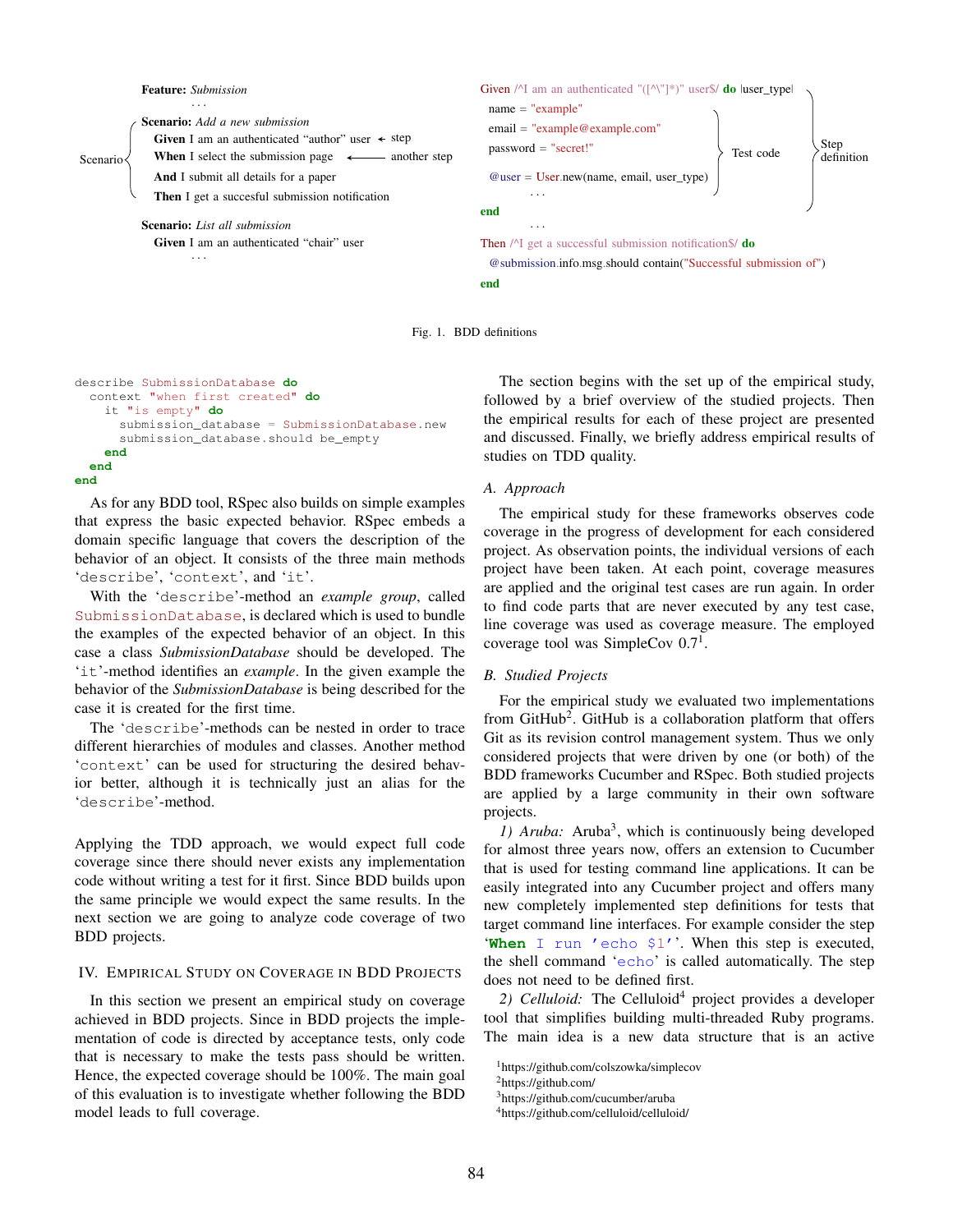

Fig. 2. Coverage results for Aruba with Cucumber (add. RSpec in 0.4.9 ff.)



Fig. 3. Coverage results for Celluloid with RSpec

object which runs within a thread, called a "cell". Celluloid is continuously being developed for almost two years now.

#### *C. Results*

In this section we provide the results of our empirical analysis. Figs. 2 and 3 present the line coverage results of the implementations of Aruba and Celluloid. The blue bars show the achieved code coverage after the execution of the original test cases. The lines of code (LOC) are shown for every version as an continuous line with the scale depicted on the right side of the chart. As primary tendency it can be seen that the line coverage for every project is almost always less

than 100%. When considering both projects independently, some other observation can be made.

For Aruba, a trend towards a lower coverage can be noticed. In the first versions the development team started with 100% code coverage using Cucumber, which stayed the same for all revisions of version 0.1. But when changing to version 0.2.0 the coverage dropped while the implementation code increased by approximately 29%. The tendency of a decreasing coverage remains during the development of Aruba for the subsequent versions, although the coverage increases slightly in between. The last three versions were not run with Cucumber as the only testing framework but in combination with RSpec. They started with two additional RSpec examples in version 0.4.9 and rose to eight RSpec examples in version 0.4.11. A closer look at the number of Cucumber scenarios (70 in the last version) shows that the RSpec examples take only a small part in the testing task.

In comparison to Aruba, Celluloid shows a more constant code coverage over time. The coverage is in the range from 86.36% to 95.54%. The highest coverage was achieved shortly after the beginning of the development. When Celluloid had a big version jump from 0.2.2 to 0.5.0 the coverage decreased notably and the lines of code increased by approximately 43%. In later versions the LOC stabilized and the coverage grows a bit. Here some new test cases were added, which may be the reason for the increasing code coverage. The number of test cases in Celluloid increased from 26 in the beginning to 130 cases. In the last four versions, there were always 5 failing test cases, that may also be responsible for the decreasing code coverage in these versions.

In conclusion it can be said, that both projects show a similar constant reduction of code coverage during the project development time. In the first instances of the implementation they have a high code coverage, which reduces over the versions, while the implementation code for Aruba increased almost nine times in the period from the first version to version 0.4.11 and for Celluloid more than quadruples from version 0.0.1 to version 0.12.4.

In the next section we revise other empirical studies based on TDD which also made some coverage observations.

## *D. Studies on TDD*

Since TDD can be seen as the predecessor of BDD and both are using the test-first principle, coverage results on TDD projects should also be considered.

In [18] three software development projects were realized using TDD with semi-industrial settings in an empirical study. These projects were compared with two iterative test-last projects. Among other quality measures test coverage was analyzed. In general TDD induced a higher code coverage in method, statement, and branch coverage and achieved up to 100% coverage. But this study lasted only 9 weeks, i.e. the coverage results are comparable with our results for Aruba and Celluloid when considering only the first few versions. If projects run for a short period of time with TDD, they can have a high test coverage.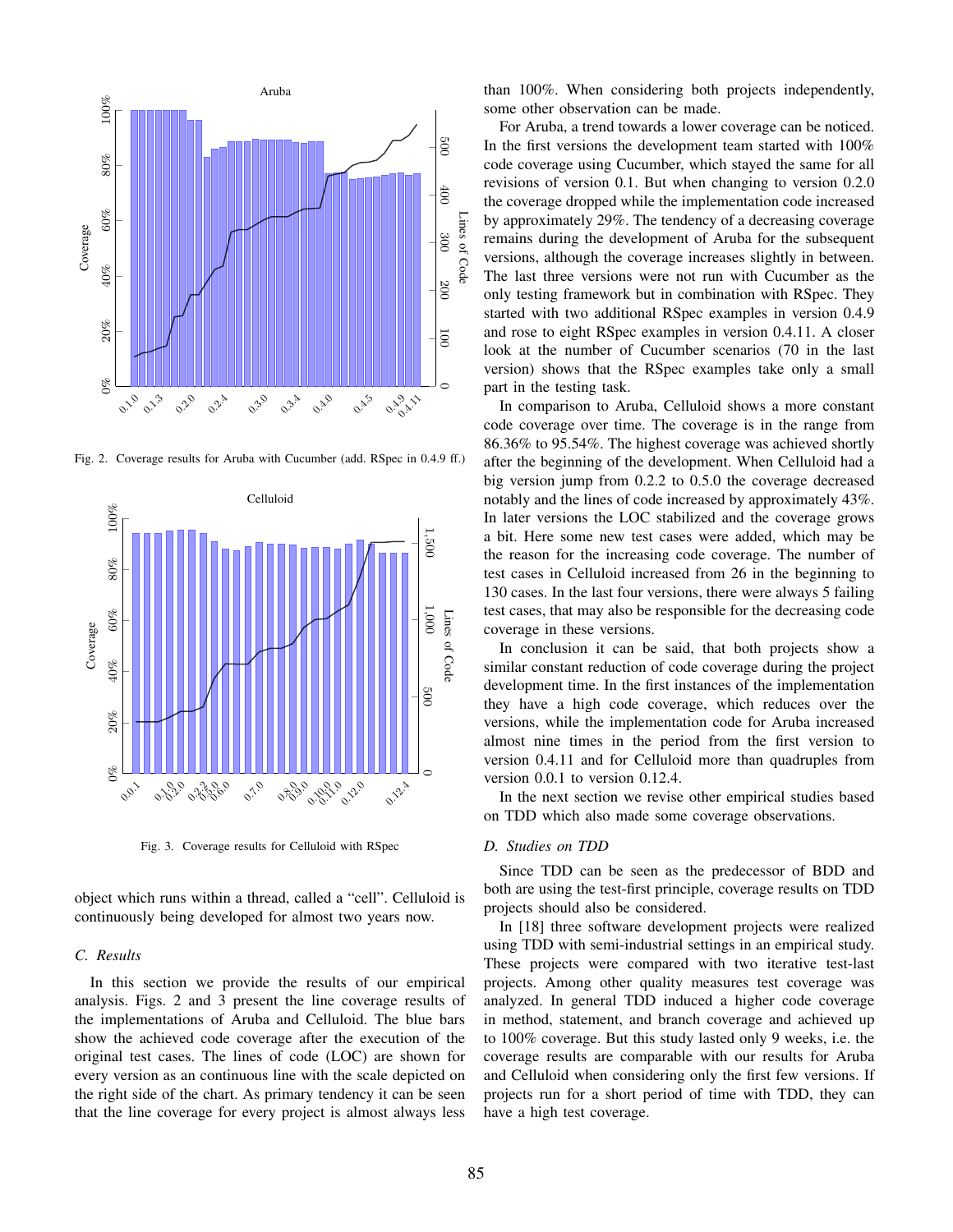Two industrial case studies were conducted for not less than four months by Bhat and Naghappan [2]. The first project in the case study reached a block coverage of 79%, while the second one accomplished 88% block coverage using a unit test approach with TDD.

The test cases in the experiment in [3] received a mean of 98% method, 92% statement, and 97% branch coverage. Method coverage ranged from approximately 72% to 100%, similar to the results obtained with Aruba in our experiments. While these coverage results are very high, the resulting application was very small with about 200 LOC in Java.

None of these studies analyzed how the code coverage changes over time, but they show a similar result to our study on BDD projects. When a product is developed with TDD or BDD for a short period, a high code coverage is achieved. But when the development time progresses, coverage often falls below 80%. One of the reasons for this coverage drop is, that developer start writing additional code while adding code to fulfill a certain test case. However, for the additional code no acceptance test is written afterwards. In the next section an approach is presented that will help the developer to close this coverage gap.

# V. COVERAGE-DRIVEN SCENARIO GENERATION

Based on the investigations presented in the previous sections, this section illustrates an approach that automatically generates Cucumber-style scenarios based on uncovered code. We are only considering line coverage thus far. In order to obtain a testset that fully covers the implementation, we envision a two-stage approach. In the first stage, referred to as *global coverage* in the remainder, all uncovered methods are targeted such that at least all methods are called by the test cases. Afterwards, the remaining uncovered lines are separately considered in a *local coverage* stage. In this local coverage stage, we can always assume that we can start the execution from the method's entry point which is ensured after a successful application of the global coverage stage.

#### *A. Global Coverage Stage*

We are interested in high level test cases ensuring a global coverage. As a consequence, scenarios rather than explicit execution traces should be obtained which seamlessly integrate into the BDD-based design flow using tools such as Cucumber. The general idea how to obtain such a scenario is illustrated in Fig. 4. The goal is to generate a test case that covers the uncovered code, depicted by means of the solid circle in the cloud. For this purpose, we try to reuse already existing steps from other scenarios. Hence, the algorithm is aiming to approach the uncovered code as close as possible using consecutive calls of existing steps starting from an initial point. Obviously, no step exists that reaches the uncovered code, therefore, a new step needs to be created for the last step. According to the illustration in Fig. 4, the user will be offered a generated scenario as exemplary depicted in Fig. 5 (following the example of Section III). Aside from existing steps that



Fig. 4. Approaching uncovered code using step definitions

can be reused, the *new step* calling the method and a *Then*step (*assertion step*) containing a useful assertion must be added by the developer. Since the new step often only consists of the method call, in practical applications the new step and the assertion step might be combined into a single step.

In order to automatically generate scenarios we introduce the *feature graph*, a new data structure that captures all traces based on the current set of features and their scenarios. The feature graph is a graph whose vertices represent system states and whose edges represent steps which occur in the features' scenarios. An example of a feature graph is shown in Fig. 6. A system state can be seen as an abstraction from the heap, i.e. which objects are initialized together with their type and the assignment to their attributes. For instance, after running the first step of our first scenario from Section III an object of type *User* with attributes type, name, etc. and an object of type *Page* with its attributes are created. The size of the feature graph is bounded by the number of steps in the features and thus does usually not get too large. The start vertex of the feature graph, called INIT, represents the initial state from which each scenario is executed.

Given the feature graph, scenarios can be extracted from it as follows. We start from an uncovered method m. Let T be the type of the class in which  $m$  is defined. Now we determine a vertex  $v$  from the feature graph which contains an initialized object  $o$  of type  $T$ . This is a possible candidate on which  $m$  can be called.  $T$  can be viewed as a precondition to call the uncovered method  $m$ . If a method has parameters, these can also be viewed as additional preconditions to call the method  $m$ . This can be further generalized by allowing other method preconditions to constrain possible candidates.

Now any path from INIT to  $v$  is a possible trace of steps which represent the first part of the newly generated scenario and the new step consists of the test code  $o.m$ , i.e. m is invoked on o, followed by a user defined assertion step. The quality of the generated scenario depends on the path that has been taken. For this purpose, we have different strategies in mind, e.g. taking the shortest path. To define better strategies we can assign weights to the edges, e.g. how often a step has been taken in all considered scenarios or the LOC of the test code in a step.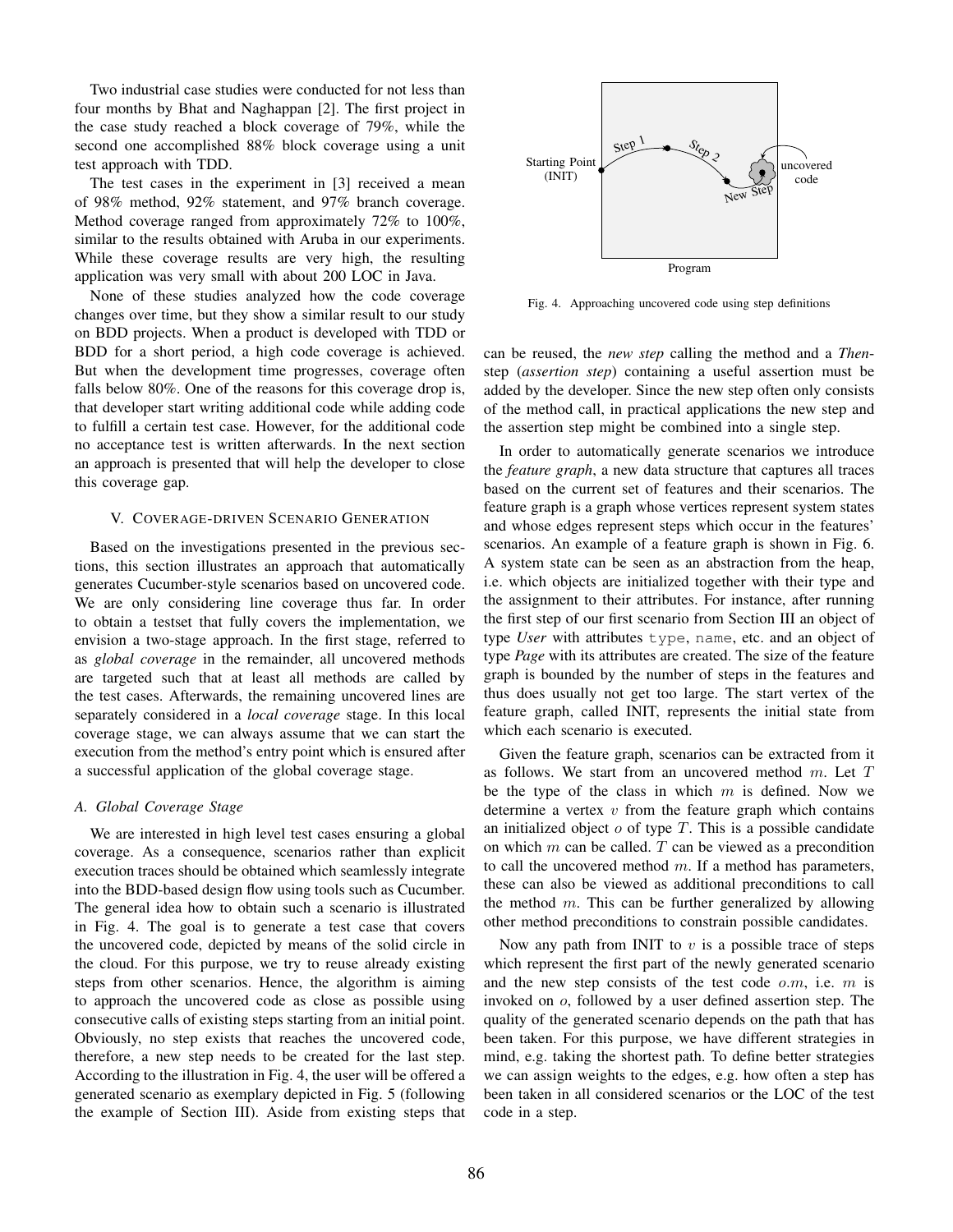| <b>Scenario:</b> New Scenario                    |      | When $\wedge$ [New Step] \$/ do |
|--------------------------------------------------|------|---------------------------------|
| <b>Given</b> I am an authenticated "author" user |      | ### Insert your code here ###   |
| <b>When</b> I select the submission page         | with | ### This needs to be tested ### |
| <b>And New Step</b>                              |      | @submission.edu(id)             |
| <b>Then</b> Assertion Step                       |      | end                             |

Fig. 5. New automatically generated scenario



Fig. 6. Feature graph example

If no vertex can be found in the feature graph on which the method can be invoked a new scenario is generated that does not reuse any existing step but consists of only a new step that both creates an instance of the necessary class and then invokes the method on it followed by the assertion step.

## *B. Local Coverage Stage*

Although all methods are covered, the test set may still not be complete since some blocks inside a method have not been covered. The local coverage stage considers these uncovered parts. As an example, consider an *if-then-else* statement in which all test cases visit only the *then* branch. However, in order to tackle these types of uncovered code, more sophisticated approaches are required than the approach being used for global coverage. The global coverage approach is efficient since it is based on a small data structure, which helps to partition the hard cases into their respective methods.

Test cases can then be generated as follows. Given an uncovered line  $l$  in a method  $m$ , we first determine a scenario from the set of features that covers  $m$ . Having performed the global coverage stage in advance, such a scenario must exist.

Starting from the method's entry point, existing techniques e.g. based on symbolic execution [14] are used in order to find a trace that leads to l. For this purpose, it might be required that parameters of  $m$  or global variables need to be adjusted. Nevertheless, the coverage problems that occur in the local coverage stage are more complex than the global coverage problem and for some lines no execution trace may be found efficiently.

# VI. CONCLUSIONS

Although developing software with BDD (or TDD) is a good method to cover a high percentage of code with tests, putting the BDD model into practice is hard. In an empirical study we found out that the coverage drops for projects with long development periods. This observation can be explained since in practice either additional code is added by the developer while implementing code for fulfilling a certain test case, or because code is implemented without adding a test case at all. This observation is also confirmed by the fact that the evaluated projects have a high coverage in the starting phase of the project and drops after a certain amount of time.

Based on the results of the evaluations, we have proposed an algorithm that is generating test cases based on uncovered code. Moreover, these generated test cases are provided as scenarios and are therefore allowing for a holistic user experience when working with a BDD-based design flow. The algorithm separates the problem of finding test cases for uncovered code into two stages in which the first stage ensures a 100% method coverage. Using a new data structure, this stage can be performed efficiently. The second stage then focuses on uncovered code within methods, which is solved by making use of existing techniques. However, the effort is reduced since the first stage allows to consider this problem locally.

In future work, we want to formulate and implement the proposed algorithm and evaluate it by applying it to various projects, e.g. those presented in the study. In particular, we are interested in evaluating different heuristics and strategies on how to determine meaningful paths in the feature graph in order to obtain useful scenarios for the developer. Furthermore it is of interest to incorporate results from formal verification [19].

#### ACKNOWLEDGMENTS.

This work was supported by the German Research Foundation (DFG) within the Reinhart Koselleck project DR 287/23-1.